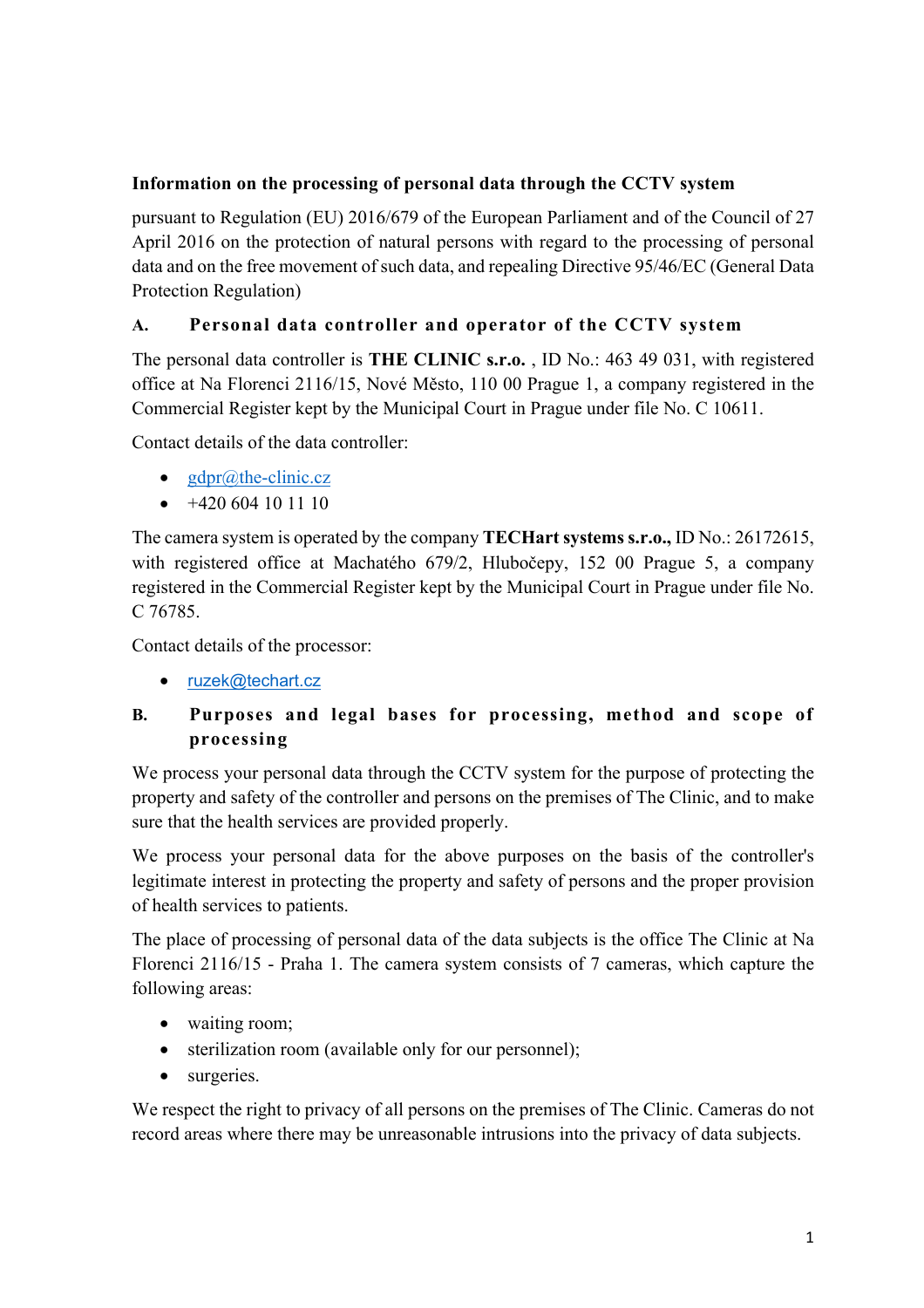# **C. Personal data subjects**

The CCTV system processes personal data of all persons who are on the premises of The Clinic, i.e. in particular (but not exclusively):

- a) patients and their legal representatives or companions;
- b) the controller's personnel;
- c) suppliers and business partners of the controller.

### **D. Personal data processed and retention period**

We process the following personal data within the scope of the camera footage using the camera system:

- a) the likeness of data subjects;
- b) movement of data subjects;
- c) behaviour and other manifestations of data subjects in the monitored premises.

We process and store personal data for as long as necessary, up to a maximum of 72 hours. After this period, the records are automatically overwritten with a new record. If the records need to be used for investigations by public authorities, these records will be retained as directed by the public authorities.

### **E. Who processes your personal data and to whom do we transfer it?**

All the above-mentioned personal data are processed by us as the controller. This means that we determine the above defined purposes for which we collect your personal data, determine the means of processing and are responsible for its proper execution.

We generally do not pass on your personal data to other controllers. The exception is where we transfer your personal data to public authorities for the purposes of an investigation in accordance with the provisions of the law.

In addition to the controller, personal data may also be processed by the processor (the operator of the camera system - TECHart systems s.r.o.) for the purposes described above, exclusively on the basis of and within the limits of our instructions. The processor is obliged by the processing contract to comply with the requirements of data protection legislation, in particular to protect your personal data.

We do not transfer your personal data to countries outside the European Union and the European Economic Area.

# **F. What rights do you have when processing personal data?**

Just as we have rights and obligations when processing your personal data, you also have certain rights related to processing your personal data. These rights include:

#### **Right of access**  $F.1$

You have the right to know what data we process about you, for what purpose, for how long, where we obtain your personal data, to whom we transfer it, who processes it outside of us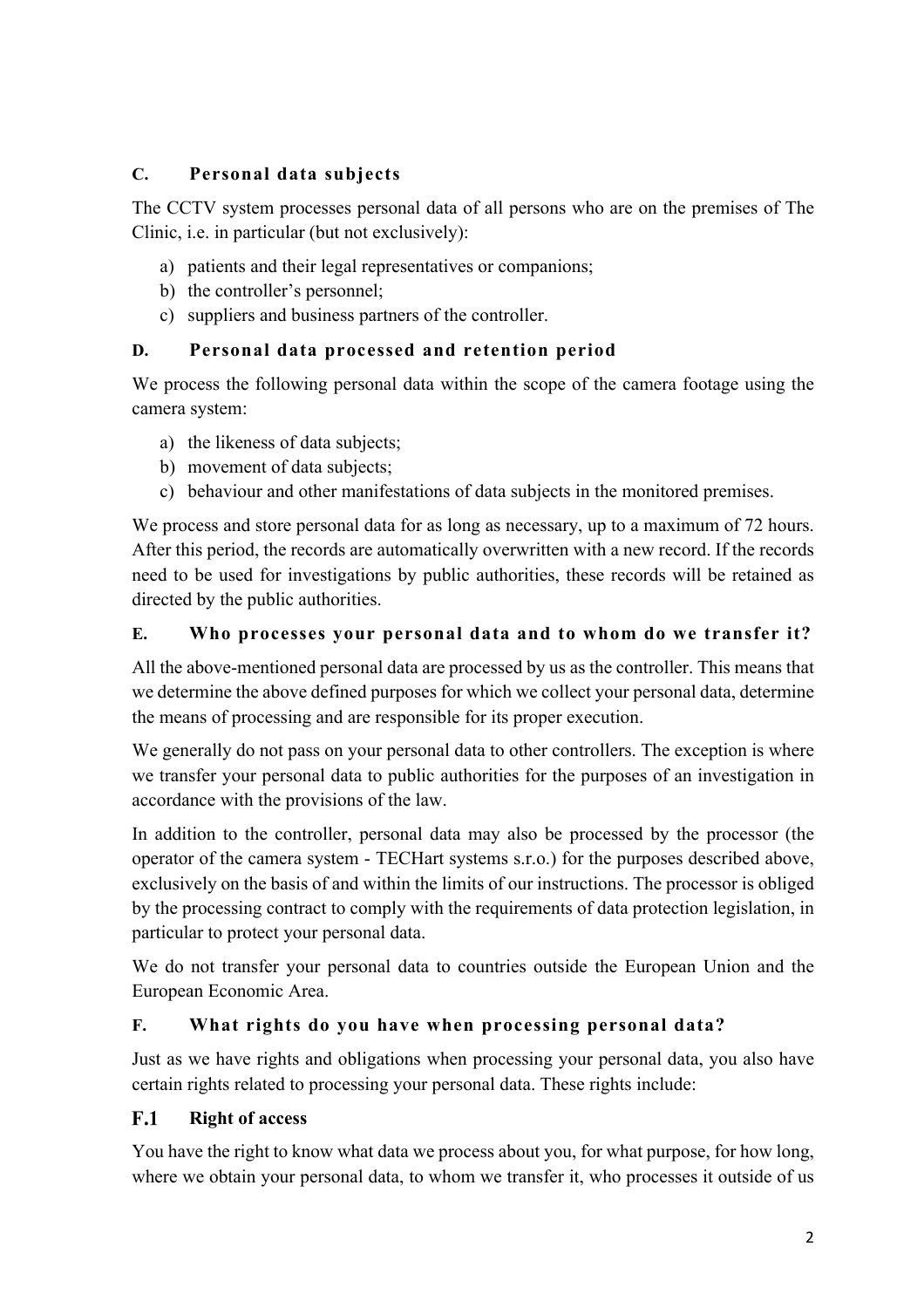and what other rights you have in relation to the processing of your personal data. You have learned all of this in this Information on the processing of personal data. However, if you are unsure which personal data we process about you, you can ask us to confirm whether or not the personal data relating to you is processed by us and, if so, you have the right to access that personal data. As part of your right of access, you may ask us for a copy of the personal data we are processing, and we will provide you with the first copy free of charge and subsequent copies for a reasonable fee.

#### $F.2$ **Right to rectification**

If you find that the personal data we process about you is inaccurate or incomplete, you have the right to have it rectified without undue delay.

#### $F.3$ **Right to erasure**

In some cases, you have the right to have us delete your personal data. We will delete your personal data without undue delay if one of the following reasons is met:

- a) we no longer need your personal data for the purposes for which we processed it;
- b) you exercise your right to object to processing (see "Right to object to processing" below) for personal data that we process on the basis of our legitimate interests and we find that we no longer have such legitimate interests that would justify such processing; and/or
- c) it turns out that the processing of personal data carried out by us is no longer in accordance with generally binding regulations.

The right to erasure does not apply if the processing of your personal data is still necessary for:

- a) to fulfil our legal obligation;
- b) for archival, scientific or historical research or statistical purposes; and/or
- c) establish, exercise or defend our legal claims.

#### $F.4$ **Right to restriction of processing**

In some cases, in addition to the right to erasure, you can exercise the right to restrict the processing of personal data. This right allows you in certain cases to request that your personal data be marked and not subject to any further processing operations - in this case, however, not forever (as in the case of the right to erasure), but for a limited period of time. We must restrict the processing of personal data when:

- a) you dispute the accuracy of the personal data before we agree what data is correct; we process your personal data without a sufficient legal basis (e.g. beyond what we need to process), but you will prefer restricting such data to deleting it (e.g. if you expect to provide us with such data in the future anyway);
- b) we no longer need your personal data for the above processing purposes, but you require it for the establishment, exercise or defence of your legal claims; and/or